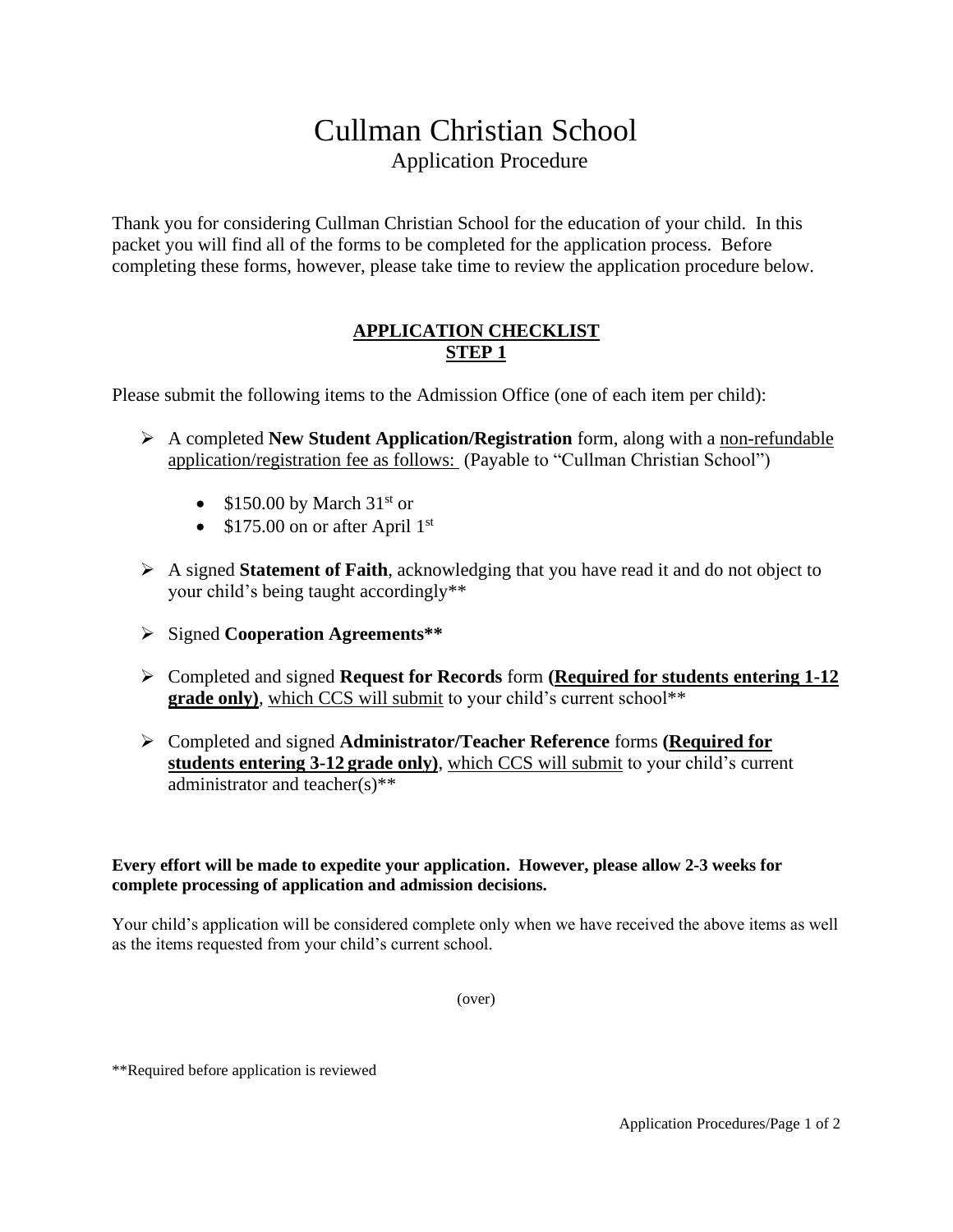## **ASSESSMENT, SHADOW DAY, AND INTERVIEW**

**STEP 2**

Once we have received **all of the above items**, your child's application will be reviewed by the Admissions Committee. You will then be contacted **if the committee requests any of the following appointments**.

- A placement test and/or an assessment to determine placement in the proper grade.
- Parent interview with the Headmaster. Student interview required for  $7-12<sup>th</sup>$  grade students.

Before filling out the enrollment application, please **read and initial** the following key items:

The timeframe of the enrollment process depends upon Cullman Christian receiving all items requested. Cullman Christian cannot shorten this process or skip any steps.

\_\_\_\_When Cullman Christian has received all forms, transcripts, and fees, Cullman Christian looks forward to meeting with you. Cullman Christian will contact you to set up this meeting.

\_\_\_\_Cullman Christian does not have special education facilities or faculty; uniform academic content and classroom requirements are expected for all students. CCS is not equipped to meet the needs of students with IEPs, or learning disabilities, disruptive behavior disorders, severe dyslexia, Asperger's Syndrome, or autism.

Further information about admissions policy can be found at Cullmanchristian.org. Click on Admissions and Admission Requirements.

## **ADMISSION DECISION**

After all aspects of the application procedure have been completed, a decision will be made, and a letter will be sent to you. *Admission decisions are at the sole discretion of Cullman Christian School.*

## **WAIT POOL**

If your child meets our admissions requirements but we do not have space in the grade, your child will be placed in a wait pool. The school will select applicants as space becomes available.

## Fee and Policies

Please refer to the school website for all current fees and financial policies of the school. With an acceptance letter, you will also receive the **Acknowledgement of Acceptance** form on which you consent to the tuition fees for the upcoming school year. The Tuition Selection form should be turned in within **10 days** of receiving the acceptance letter in order for your child to be officially enrolled (a specific deadline will be listed on the acceptance letter). See the Tuition and Fees document for details on such fees.

## **\*\*Financial aid cannot be applied for until after a student has been accepted for admission. \*\***

*Cullman Christian School admits students of any race, color, and national or ethnic origin to all the rights, privileges, programs and activities generally accorded or made available to students at the school. It does not discriminate on the basis or race, color, and national or ethnic origin in the administration of its educational policies, admissions policies, athletic programs or other schooladministered or school-sanctioned programs or activities.*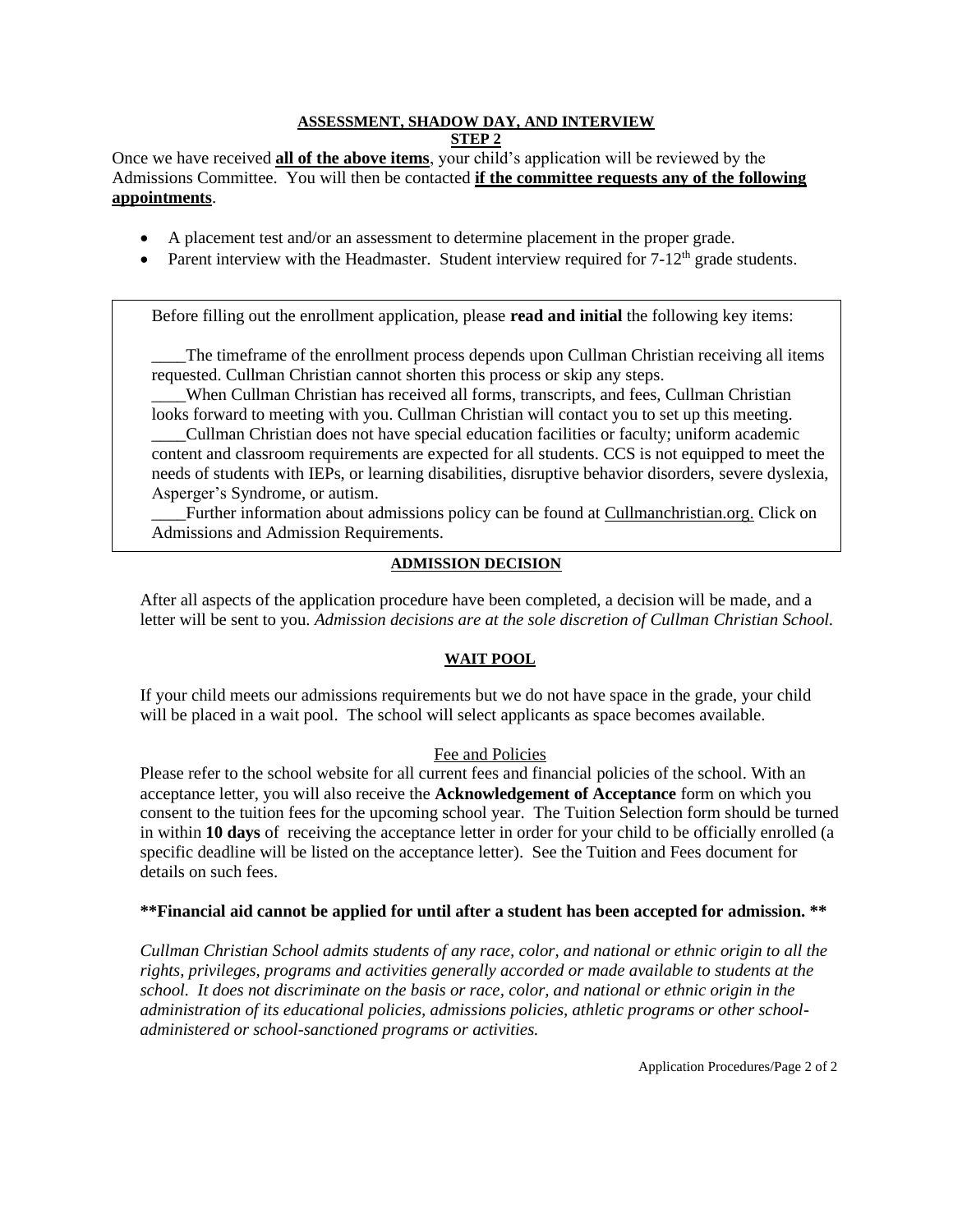

Please attach a photo of your child here (optional)

## *New Student Application/Registration*

| Applying for Grade _______ |        |                                                                                                                                                                                                                                               |  |
|----------------------------|--------|-----------------------------------------------------------------------------------------------------------------------------------------------------------------------------------------------------------------------------------------------|--|
| Student's Full Name        |        | Preferred Name                                                                                                                                                                                                                                |  |
|                            | $A$ ge | Gender                                                                                                                                                                                                                                        |  |
|                            |        | Citizenship<br>Race and the state of the state of the state of the state of the state of the state of the state of the state of the state of the state of the state of the state of the state of the state of the state of the state of the s |  |

If the applicant is not a US citizen, please list on the line below the Visa or Green card type and expiration date. *(Cullman Christian School is not authorized to issue I-20 Immigration forms. Applicants who are foreign citizens must already have a Visa or Green Card.)*

#### **STUDENT'S PRIMARY RESIDENCE:**

**STUDENT INFORMATION:**

|                                       | Student lives with: _____Father ________Mother _______Stepfather ______Stepmother<br>Other Other Changes and Other Changes and Other Changes and Other Changes and Other Changes and Other Changes and Other Changes and Other Changes and Other Changes and Other Changes and Other Changes and Other Changes and |                              |                                              |  |
|---------------------------------------|--------------------------------------------------------------------------------------------------------------------------------------------------------------------------------------------------------------------------------------------------------------------------------------------------------------------|------------------------------|----------------------------------------------|--|
|                                       |                                                                                                                                                                                                                                                                                                                    |                              |                                              |  |
|                                       |                                                                                                                                                                                                                                                                                                                    |                              |                                              |  |
|                                       |                                                                                                                                                                                                                                                                                                                    | PARENT/GUARDIAN INFORMATION: |                                              |  |
| Please check: Father                  | ____Grandfather<br>________Stepfather ____________Guardian                                                                                                                                                                                                                                                         |                              | _____Grandmother _______Guardian             |  |
|                                       |                                                                                                                                                                                                                                                                                                                    |                              | Please Check: ______Dr. ______Mrs. ______Ms. |  |
| Full Name                             |                                                                                                                                                                                                                                                                                                                    |                              | Full Name                                    |  |
|                                       |                                                                                                                                                                                                                                                                                                                    |                              | Preferred Name                               |  |
|                                       |                                                                                                                                                                                                                                                                                                                    |                              |                                              |  |
|                                       |                                                                                                                                                                                                                                                                                                                    |                              |                                              |  |
| Occupation/Title <b>Exercise 2018</b> |                                                                                                                                                                                                                                                                                                                    |                              |                                              |  |
|                                       |                                                                                                                                                                                                                                                                                                                    |                              | Employer                                     |  |
| <b>Business Telephone</b>             |                                                                                                                                                                                                                                                                                                                    |                              | Business Telephone                           |  |
|                                       |                                                                                                                                                                                                                                                                                                                    |                              |                                              |  |

*(Be specific with who is authorized to receive student information.)*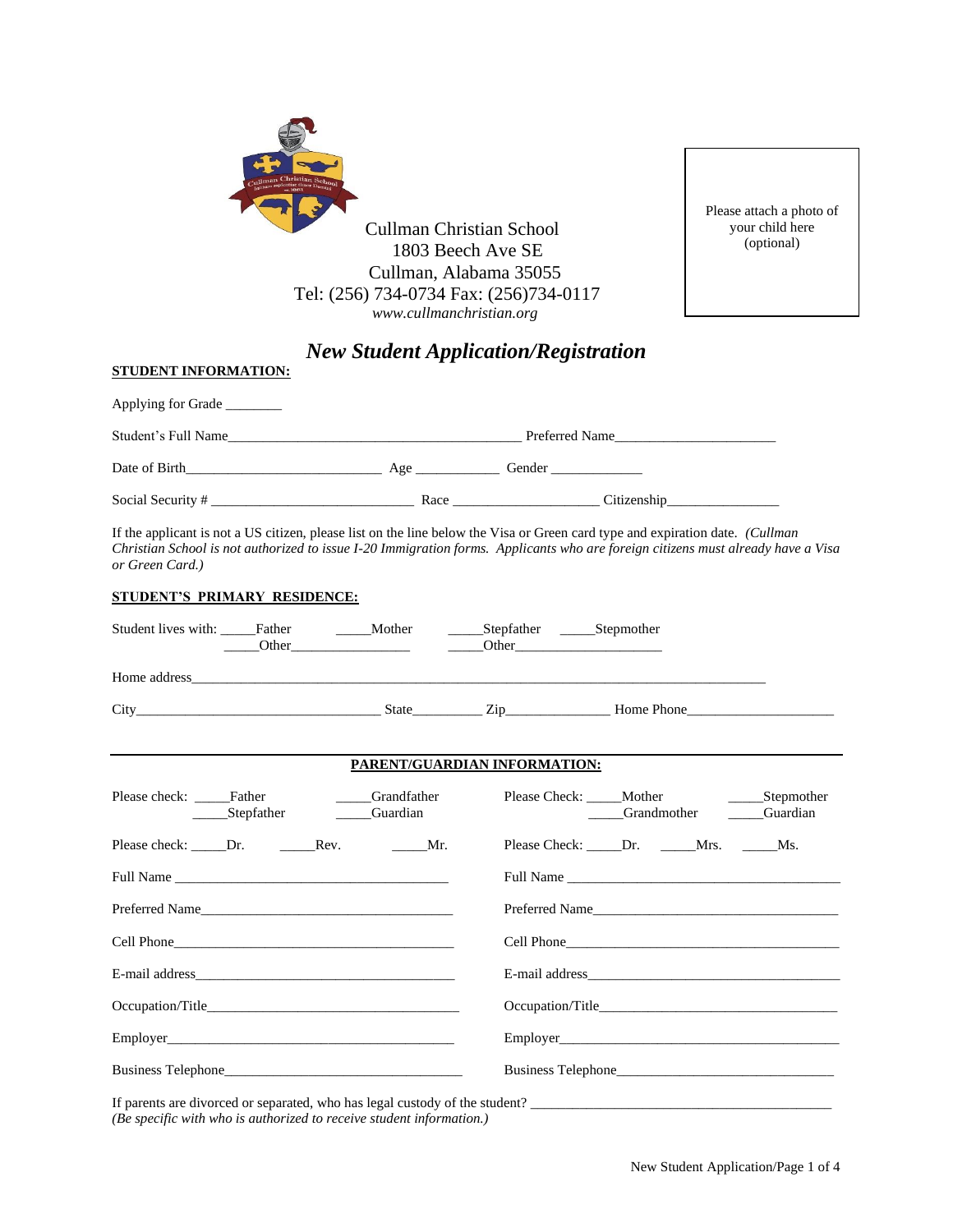#### **Student's Secondary Residence (if applicable)**

| Please check: ______Father ____________Grandfather<br>Stepfather Guardian |  | Please Check: _____Mother _______________________Stepmother<br>Grandmother Cuardian |  |
|---------------------------------------------------------------------------|--|-------------------------------------------------------------------------------------|--|
|                                                                           |  | Please Check: ______ Dr. _______ Mrs. _______ Ms.                                   |  |
|                                                                           |  |                                                                                     |  |
|                                                                           |  |                                                                                     |  |
|                                                                           |  |                                                                                     |  |
|                                                                           |  |                                                                                     |  |
|                                                                           |  |                                                                                     |  |
|                                                                           |  |                                                                                     |  |
|                                                                           |  |                                                                                     |  |

#### **GRANDPARENT INFORMATION**

| Paternal |                            | <b>Maternal</b> |                                                             |
|----------|----------------------------|-----------------|-------------------------------------------------------------|
|          |                            |                 |                                                             |
|          |                            |                 | <u> 1989 - Johann Stoff, amerikansk politiker (d. 1989)</u> |
|          |                            |                 |                                                             |
|          |                            |                 |                                                             |
|          |                            |                 |                                                             |
|          |                            |                 |                                                             |
|          |                            |                 | City State                                                  |
|          |                            |                 |                                                             |
|          | <b>SIBLING INFORMATION</b> |                 |                                                             |
|          |                            |                 |                                                             |
|          |                            |                 |                                                             |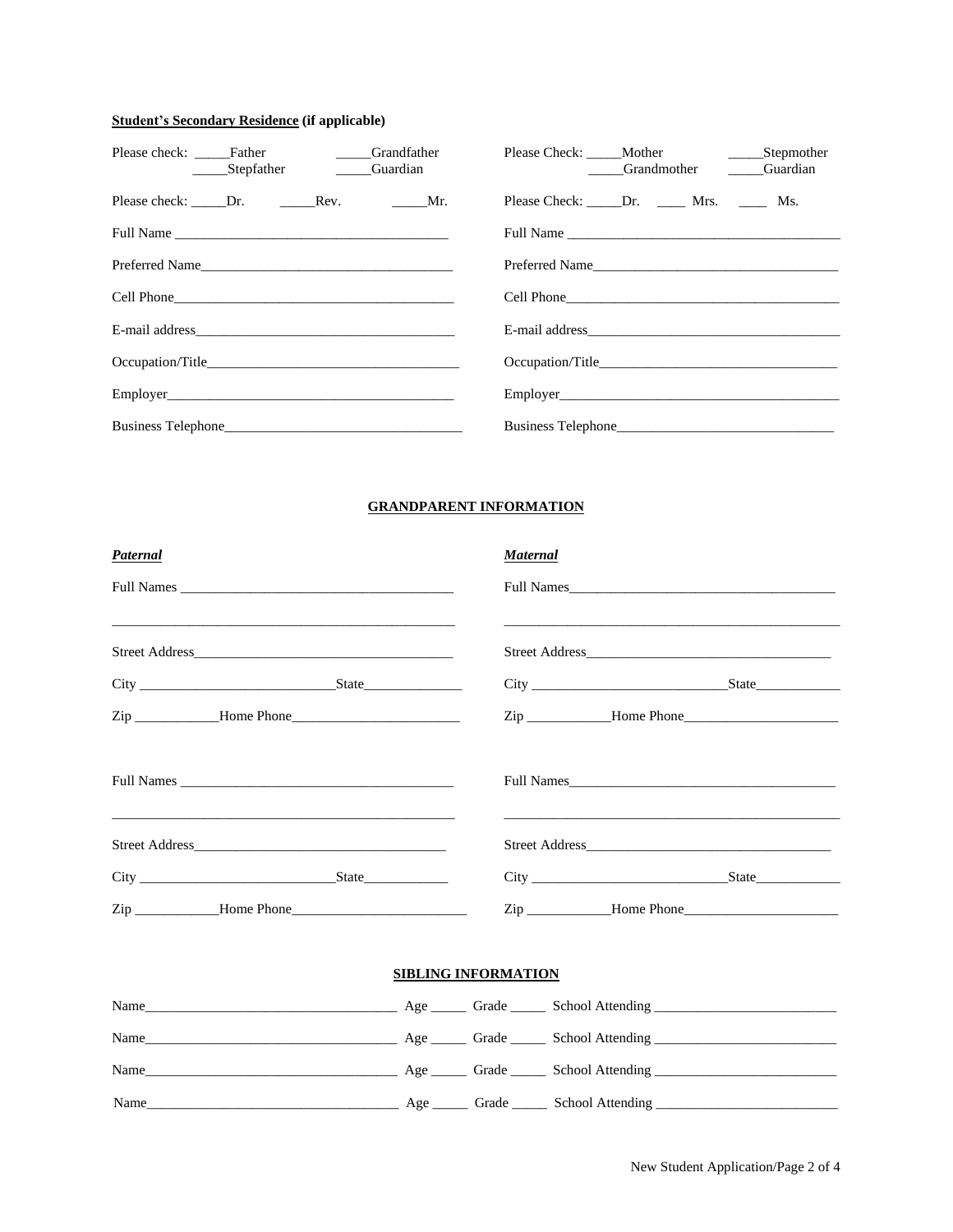### **EDUCATION INFORMATION** *For applicants entering grades 1-12*

| Please list schools previously attended by this student, starting with the most recent:                                                                                                                                                                                                                                                    |                                                                     |                           |                                                                                                           |  |
|--------------------------------------------------------------------------------------------------------------------------------------------------------------------------------------------------------------------------------------------------------------------------------------------------------------------------------------------|---------------------------------------------------------------------|---------------------------|-----------------------------------------------------------------------------------------------------------|--|
|                                                                                                                                                                                                                                                                                                                                            |                                                                     |                           |                                                                                                           |  |
|                                                                                                                                                                                                                                                                                                                                            |                                                                     |                           |                                                                                                           |  |
| $City$ State $\frac{1}{\sqrt{2\pi}}$ State $\frac{1}{\sqrt{2\pi}}$ School Phone ( $\frac{1}{\sqrt{2\pi}}$ )                                                                                                                                                                                                                                |                                                                     |                           |                                                                                                           |  |
|                                                                                                                                                                                                                                                                                                                                            |                                                                     |                           |                                                                                                           |  |
|                                                                                                                                                                                                                                                                                                                                            |                                                                     |                           |                                                                                                           |  |
|                                                                                                                                                                                                                                                                                                                                            |                                                                     |                           |                                                                                                           |  |
|                                                                                                                                                                                                                                                                                                                                            |                                                                     |                           |                                                                                                           |  |
|                                                                                                                                                                                                                                                                                                                                            |                                                                     |                           |                                                                                                           |  |
|                                                                                                                                                                                                                                                                                                                                            |                                                                     |                           |                                                                                                           |  |
| For the following questions, please explain on a separate sheet any "yes" responses.                                                                                                                                                                                                                                                       |                                                                     |                           |                                                                                                           |  |
| $Yes$ No                                                                                                                                                                                                                                                                                                                                   | -medicinal drugs, alcohol, or tobacco, even if only experimentally? |                           | To the best of your knowledge, has this student ever used any type of non-prescription/non                |  |
| $Yes$ No                                                                                                                                                                                                                                                                                                                                   | Has this student ever been in trouble with the law?                 |                           |                                                                                                           |  |
| $Yes$ No                                                                                                                                                                                                                                                                                                                                   |                                                                     |                           | Has this student ever been suspended, expelled, or asked to withdraw from any school attended?            |  |
| $Yes$ No                                                                                                                                                                                                                                                                                                                                   |                                                                     |                           | Has this student ever skipped or repeated a grade? Please specify which grade.                            |  |
|                                                                                                                                                                                                                                                                                                                                            |                                                                     |                           | *********** For all applicants, including K3, K4 and K5 ***********                                       |  |
| $\rule{1em}{0.15mm}$ $\qquad$ $\qquad$ $\qquad$ $\qquad$ $\qquad$ $\qquad$ $\qquad$ $\qquad$ $\qquad$ $\qquad$ $\qquad$ $\qquad$ $\qquad$ $\qquad$ $\qquad$ $\qquad$ $\qquad$ $\qquad$ $\qquad$ $\qquad$ $\qquad$ $\qquad$ $\qquad$ $\qquad$ $\qquad$ $\qquad$ $\qquad$ $\qquad$ $\qquad$ $\qquad$ $\qquad$ $\qquad$ $\qquad$ $\qquad$ $\$ |                                                                     |                           | Has this student ever been evaluated, or referred for evaluation, for learning disabilities/difficulties? |  |
| $Yes$ No                                                                                                                                                                                                                                                                                                                                   | recommended therapy or treatment?                                   |                           | Is this student currently taking any prescribed medication or following any prescribed or                 |  |
|                                                                                                                                                                                                                                                                                                                                            |                                                                     | <b>CHURCH AFFILIATION</b> |                                                                                                           |  |
| Church Name                                                                                                                                                                                                                                                                                                                                |                                                                     | Denomination              |                                                                                                           |  |
|                                                                                                                                                                                                                                                                                                                                            |                                                                     |                           |                                                                                                           |  |
|                                                                                                                                                                                                                                                                                                                                            |                                                                     |                           |                                                                                                           |  |
|                                                                                                                                                                                                                                                                                                                                            |                                                                     |                           |                                                                                                           |  |
| Members _____Frequent Attendees _________ Infrequent Attendees ________ We are not affiliated with any church                                                                                                                                                                                                                              |                                                                     |                           |                                                                                                           |  |
| If you are affiliated with a church, please answer the following questions:                                                                                                                                                                                                                                                                |                                                                     |                           |                                                                                                           |  |
| Please indicate which of the following your family attends on a regular basis (3 times monthly):                                                                                                                                                                                                                                           |                                                                     |                           |                                                                                                           |  |
| Worship Service _________ Sunday School _________ Small Groups                                                                                                                                                                                                                                                                             |                                                                     |                           | <b>Example 1</b> Youth Group                                                                              |  |
|                                                                                                                                                                                                                                                                                                                                            |                                                                     |                           |                                                                                                           |  |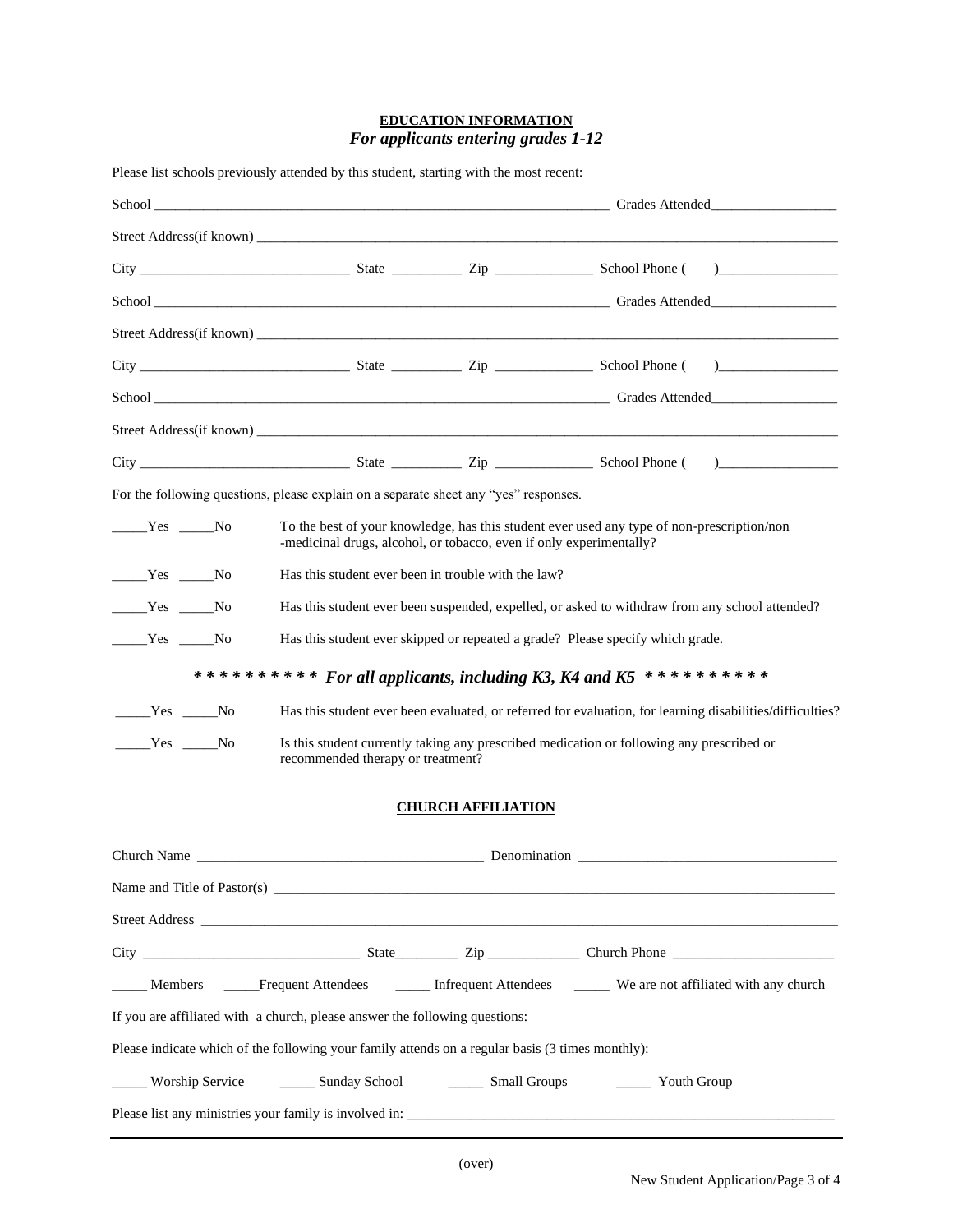#### **OTHER INFORMATION**

| How did you hear about Cullman Christian School?                                                                                                                                                                                                                                                        |
|---------------------------------------------------------------------------------------------------------------------------------------------------------------------------------------------------------------------------------------------------------------------------------------------------------|
| Has your child ever repeated a grade, or received any special services, or required classroom modification, or had an IEP<br>(Individualized Educational Plan) or any other educational testing? (i.e. Learning disability, Dyslexia, etc.) If so, please explain.                                      |
| Why do you desire for your child to attend Cullman Christian School?                                                                                                                                                                                                                                    |
| Describe your expectations of the school.                                                                                                                                                                                                                                                               |
| Would you be interested in before or after school care? No No<br>If yes, when and what times would you be interested in?<br><u>Letting and the set of the set of the set of the set of the set of the set of the set of the set of the set of the set of the set of the set of the set of the set o</u> |
|                                                                                                                                                                                                                                                                                                         |

| For Office Use Only:                                                                                                                                                                                                           |                     |
|--------------------------------------------------------------------------------------------------------------------------------------------------------------------------------------------------------------------------------|---------------------|
| Date received:                                                                                                                                                                                                                 | Birth certificate:  |
| Reg. Fee paid: ____________                                                                                                                                                                                                    | Health record:      |
| Book Usage/<br>Activity Fee:                                                                                                                                                                                                   | Pastor Letter:      |
|                                                                                                                                                                                                                                | Records Rec.:       |
| Interview: and the state of the state of the state of the state of the state of the state of the state of the state of the state of the state of the state of the state of the state of the state of the state of the state of | Accepted: Declined: |
| Notification:                                                                                                                                                                                                                  |                     |

*Cullman Christian School recruits and admits students of any race, color, or ethnic origin to all the rights, privileges, programs and activities. In addition, the school will not discriminate on the basis of race, color, or ethnic origin in administration of its educational programs and athletics/extra curricular activities. Furthermore, ,the school is not intended to be an alternative to court or administrative agency ordered, or public school district initiated, desegregation. Cullman Christian School will not discriminate on the basis of race, color, or ethnic origin in the hiring of its certified or non-certified personnel.*

New Student Application/Page 4 of 4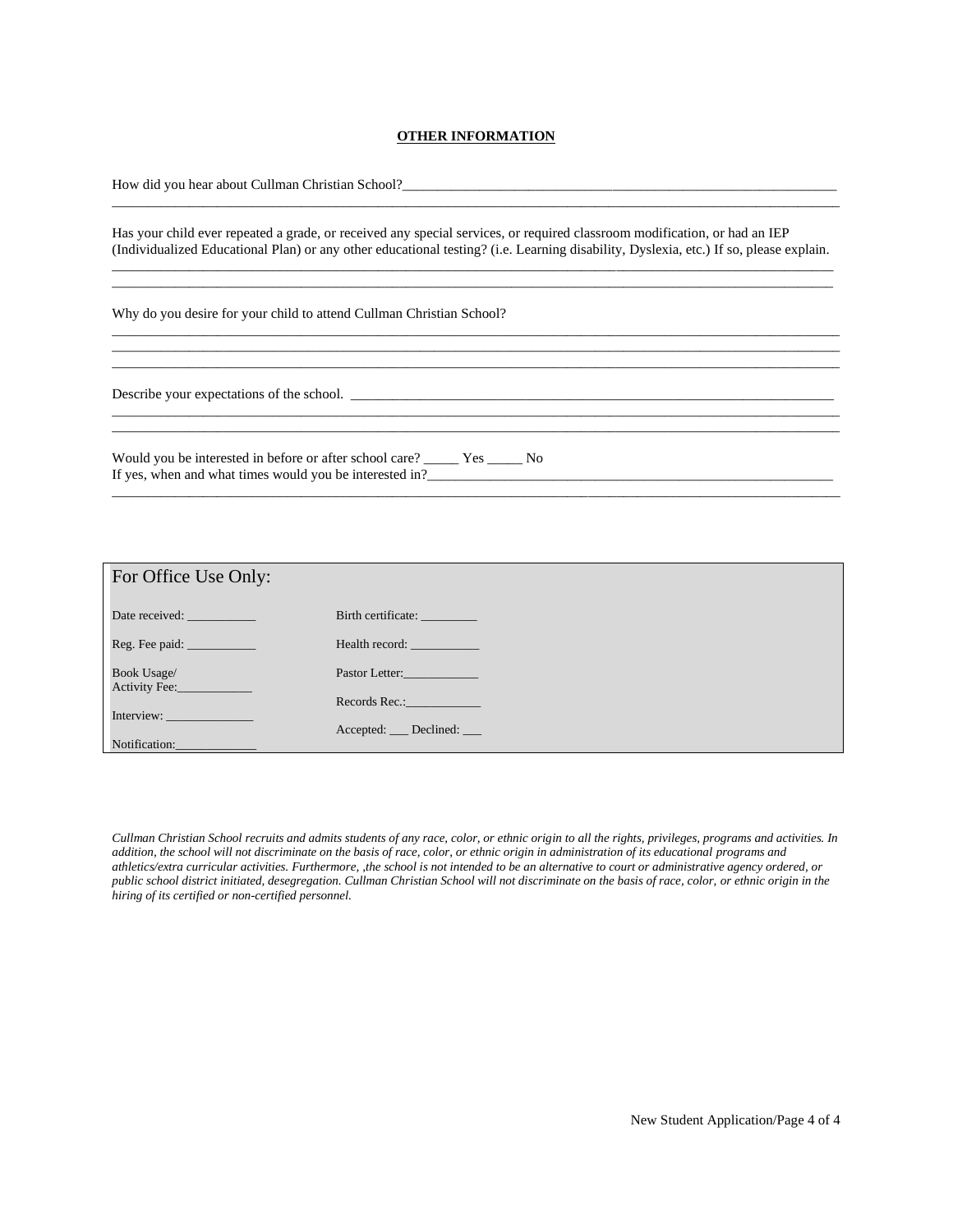

## CULLMAN CHRISTIAN SCHOOL Statement of Faith / Doctrinal Standards *School Copy*

*By signing this application, I indicate that I am personally in agreement with the Statement of Faith as listed below*:

1. We believe in the inspiration and authority of Scripture**.** The Bible is the written Word of God, without error and infallible, and the divine authority in all matters of faith and life.

2. We believe in one God who exists in three persons. God the Father, God the Son, and God the Holy Spirit are the same in substance, equal in power and glory.

3. We believe in the majesty and sovereignty of God. The personal Triune God of the Bible owns and controls all things according to the counsel of His will.

4. We believe that God created the universe out of nothing. God alone has existed from all eternity past and in His wisdom decided to create the universe using nothing which had pre-existed.

5. We believe that mankind was created by God. Man did not evolve from other species but was created by God. He was created with dignity in that he was made in God's image and created in humility in that his purpose was and still is to glorify God and to enjoy Him forever.

6. We believe in the fall of mankind into sin. The voluntary sin of Adam resulted in mankind's total depravity. Thus, all men are sinners and are not able to please God on their own merit or save themselves.

7. We believe in God's gracious plan of salvation. God in His mercy chose to provide a means of salvation for mankind through the substitutionary atonement of Christ. Jesus Christ died on a cross to save us from our sins and He is the only mediator between God and man.

8. We believe that God applies the salvation earned by Christ to us through the Holy Spirit. The Holy Spirit calls us to Himself, convincing us of our sin, and persuading and enabling us to receive Jesus Christ by faith.

9. We believe that we are justified and sanctified by faith in Jesus Christ alone.God declares sinners righteous through the perfect obedience of Christ and He then works His power in them, enabling them to progress in holiness through the Word and Spirit.

10. We believe in Second Coming of Jesus Christ to judge the world**.** Christ will bring all things to consummation at the judgment, taking His own to be with Him in the new heavens and new earth. All others will be cast into hell forever.

(over)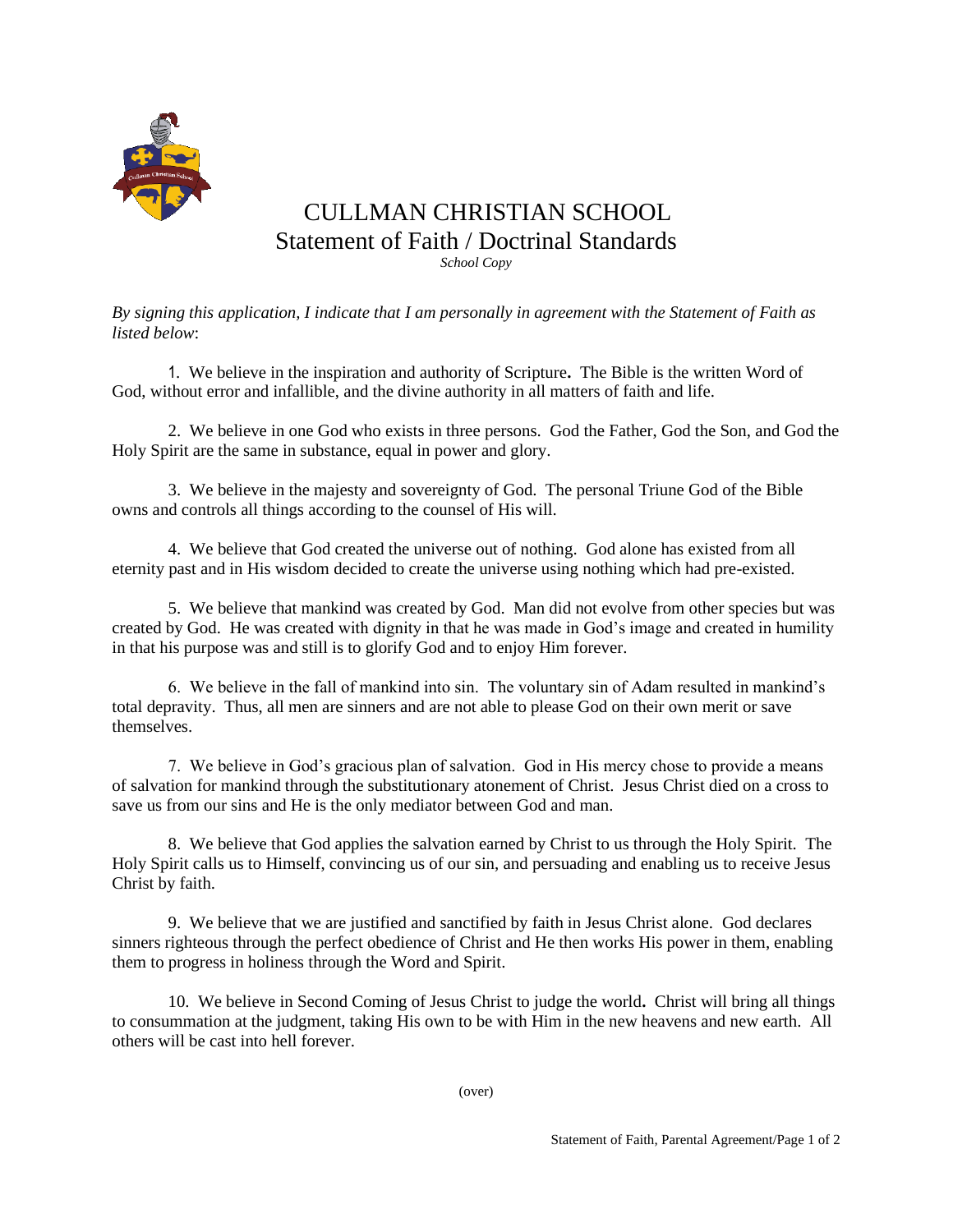#### **PARENTAL ENROLLMENT AGREEMENT**

*Upon acceptance of this application, the following shall be agreed upon by the undersigned*:

- 1. I understand if my child is accepted to C.C.S., I will be expected to assume responsibility for my child's education by supervising assigned homework and keeping in regular contact with my child's teachers.
- 2. I will make all tuition payments in accordance with the tuition schedule published annually as well as any late fees or charges.
- 3. I will arrange for transportation to and from school.
- 4. I recognize that the C.C.S. staff instructs all students according to the moral, ethical, and spiritual teachings set forth in the Bible which is viewed as the final, authoritative Word of God, infallible and inerrant.
- 5. I concur, that in cases of persistent misconduct, a parent/principal conference will be employed when lesser means of discipline prove ineffective.
- 6. I will see to it that my child complies with the spirit and letter of the Dress Code and Discipline Code as explained in the Student Handbook.
- 7. I will see to it that my child complies with the rules and policies set forth by the School Board of Directors as they apply to the operations of C.C.S. and are so administered by the School Headmaster.
- 8. I understand the School Headmaster reserves the right to dismiss my child if (s)he does not respect the standards or cooperate in the educational process at C.C.S.
	- Comply with the standards set forth by the school authorities
	- Demonstrate minimum academic achievement
	- Regularly and punctually attend classes
	- Show proper respect for those in authority
	- Show proper respect towards the things of God
- 9. I agree that the student named above will continue in C.C.S. for the entire school year subject to the terms of this agreement. (Exceptions: relocation or medical reasons.)
- 10. I have received a copy of the Cullman Christian School Student Handbook and will go over it with my child. My child will abide by all the rules and regulations contained in the Student Handbook.
- 11. I agree to pray for the school family teachers, staff, administrator, students, board of directors and families.
- 12. I agree to support the Christian education of our child/children by attending a Bible-believing church, and by providing a nurturing, Christian home life.
- 13. I agree to invest authority in the school to discipline our child as necessary with parental consent. This includes the right to dismiss our child if he or she does not respect the standard of conduct and the educational process adopted by the school.
- 14. I understand that assessments will be made to cover damage by our child/ren to school property (including breakage of windows, abuse of books, etc.)
- 15. In case of emergency and if the parents or guardians cannot be reached, the authorities at Cullman Christian School are authorized to arrange for such medical or surgical services as are deemed necessary to protect he welfare of my child.
- 16. Cullman Christian School periodically uses photographs of our students for positive promotional materials in print and on our website. I give permission to use my child's photograph, pending his/her acceptance and would last for the duration of your child's enrolment, unless you tell us otherwise.
- 17. I release Cullman Christian School, its employees, and representatives from any claim we may have resulting from any illness or injuries sustained by our child/ren while under school supervision whether at school or away from school premises. We further agree to hold harmless C.C.S., its employees, and representatives from any injury or damage which may be caused by our child/ren. The parties to this agreement are within the Christians and believe that the Bible commands them to make every effort to live at peace and to resolve disputes with each other in private or within the Christian community in conformity with the biblical injunctions of 1 Corinthians 6:1-8, Matthew 5:23-24, and Matthew 18:15-20. Therefore, the parties agree that any claim or dispute arising out of, or related to, this agreement or to any aspect of the relationship, including claims under federal, state, and local statutory or common law, the law of contract, and law of tort shall be settled by biblically based mediation. If resolution of the dispute and reconciliation do not result from mediation, the matter shall then be submitted to an independent and objective arbitrator for binding arbitration.

|  | I pledge my commitment: |
|--|-------------------------|
|--|-------------------------|

| Father/Guardian Signature | Date |
|---------------------------|------|
| Mother/Guardian Signature | Date |
|                           |      |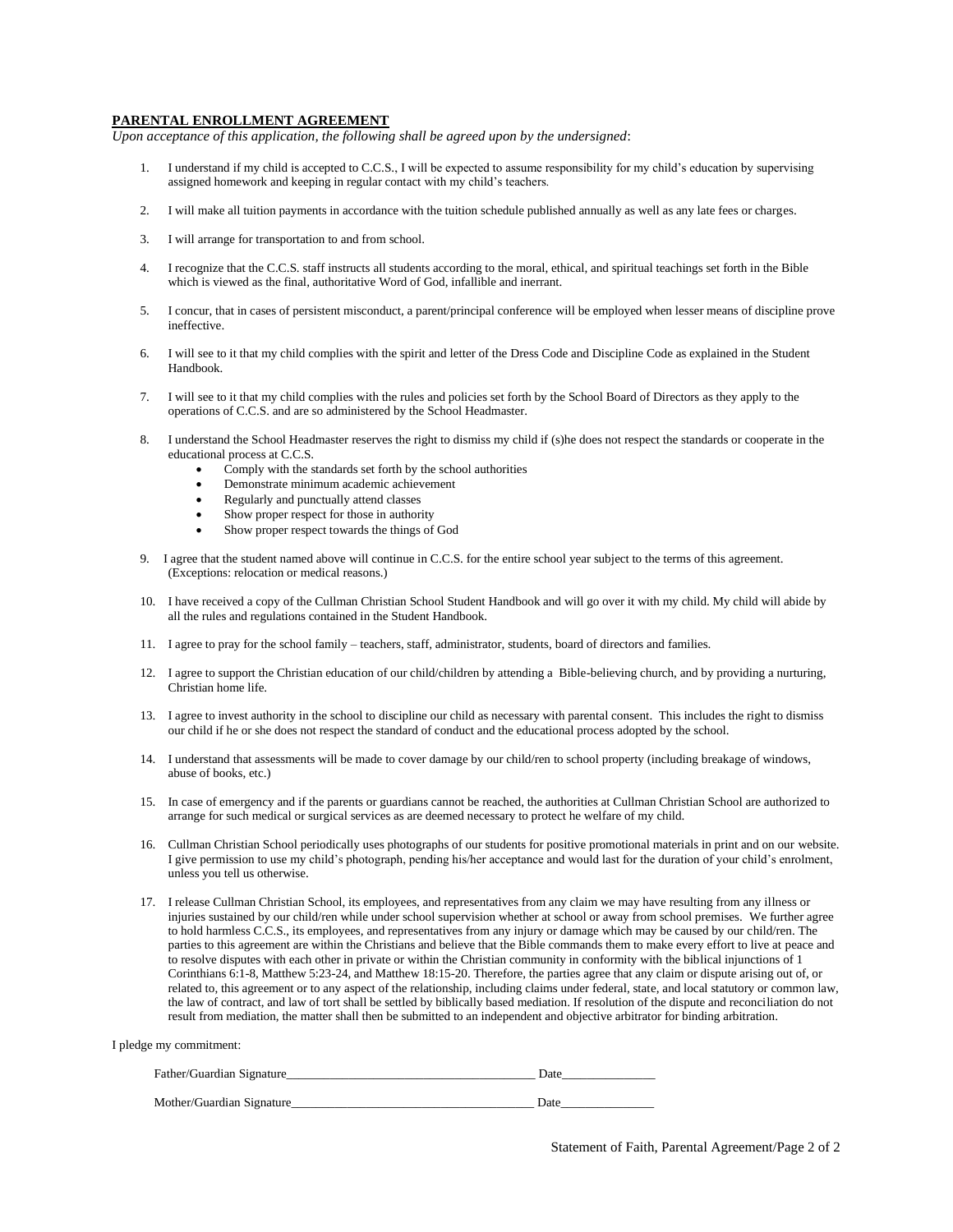

## CULLMAN CHRISTIAN SCHOOL Cooperation Agreements

*School Copy*

In partial fulfillment of its desire to see the ideals of Christian Education realized both within and without its institutional walls, Cullman Christian School sets forth the following as agreements expected from, and made with, students and parents alike. Please read carefully and sign below.

## *Student Cooperation Agreement*

- 1. I commit to strive toward virtuous living in all I do, whether in thought, word or deed, both on campus and off.
- 2. I commit to strive for excellence in all I do as a student, in thought, word, and deed.
- 3. I commit to cooperate obediently and respectfully with all those in authority over me.
- 4. I commit to submit obediently and respectfully to administrative policies of the school, including those of conduct and dress code.

| <b>Student Signature</b>                          | Date |
|---------------------------------------------------|------|
| To be signed by all incoming students, grade 3-12 |      |

### *Parent/Guardian Cooperation Agreement*

- 1. I commit to support the school with my time, talent, and/or treasure to the best of my ability.
- 2. I commit to support and comply with all pertinent administrative policies.
- 3. I commit to respectfully cooperate with all those in authority at CCS.
- 4. I commit to respectfully submit to administrative policies of the school, including those of conduct and dress code.
- 5. I commit both to remain in regular and open communication with my child's teachers and to ensure that the formal education begun in the classroom continues in the home, whether as study, homework, or work-ethic formation.
- 6. I commit to expand my knowledge of and commitment to the ideals of Christian Education as expressed in the curriculum, pedagogy, culture, and philosophy of Cullman Christian School.
- 7. I commit to bear financial responsibility for any and all damages caused to school property by my child.
- 8. I have read and understand the Tuition and Fees document. (found in the prospective packet or on the school's website)

| Father/Guardian Signature | ')ate        |
|---------------------------|--------------|
|                           |              |
| Mother/Guardian Signature | <b>D</b> ate |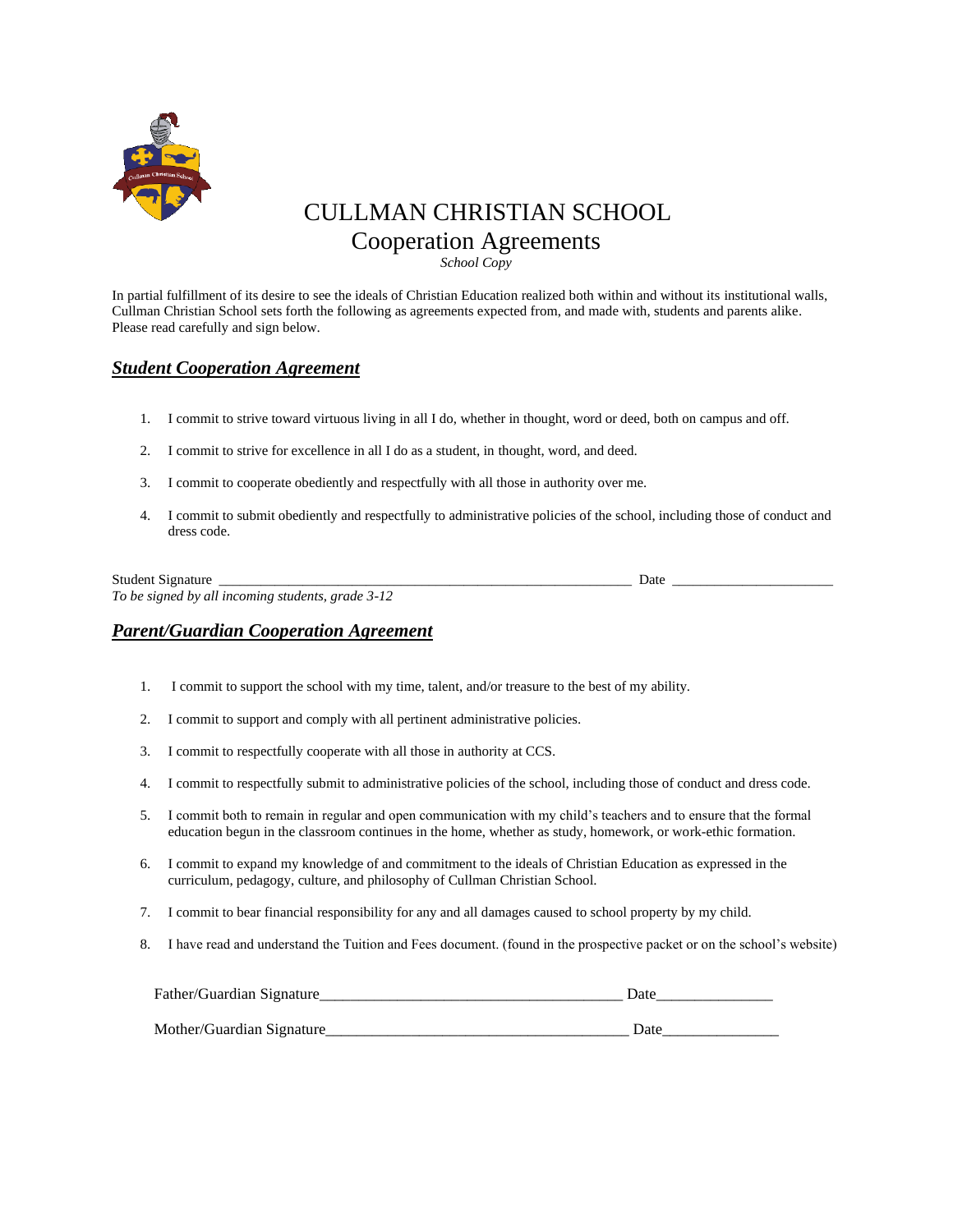

# CULLMAN CHRISTIAN SCHOOL Request for Records

*For applicants entering grades 1-12*

| Parent/Guardian Signature                                                                                             |  | Date |
|-----------------------------------------------------------------------------------------------------------------------|--|------|
|                                                                                                                       |  |      |
|                                                                                                                       |  |      |
| CCS Administrator                                                                                                     |  | Date |
|                                                                                                                       |  |      |
| Dear Registrar:                                                                                                       |  |      |
| The above named student has applied to Cullman Christian School. Please mail the following items that are applicable: |  |      |

- $\checkmark$  A copy of the most recent and past two years report card or progress reports.
- ✓ A copy of any standardized test scores from the current and past two years.
- $\checkmark$  A school profile, if available

If you have any questions or would like to speak to someone concerning this request, please call our Admissions Office. **Please note that this student's application will not be considered complete without these records.** Your prompt response will be greatly appreciated. If this student is accepted to and enrolls in Cullman Christian School, you will receive a final Request for Records at a later time.

Please mail or fax this form to:

**Cullman Christian School 1803 Beech Ave SE Cullman, AL 35055 Attn: Admissions Office**

**Fax #: 256-734-0117**

*Thank you for taking your time to assist us in this way.*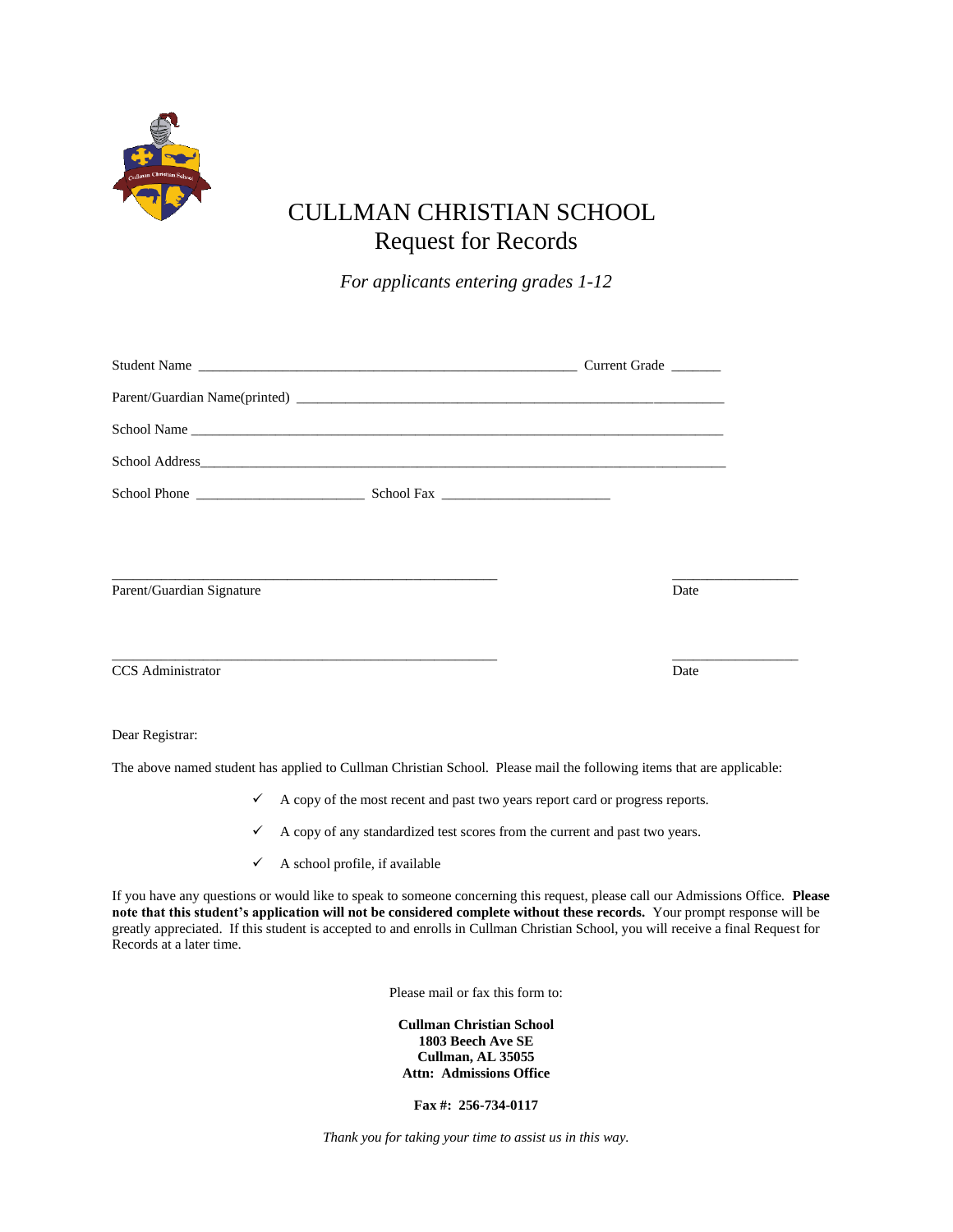

# CULLMAN CHRISTIAN SCHOOL Administrator or Teacher Reference Form

*For applicants entering grades 3-12*

| Please read and sign the following statement:                                                                                                                                                                                                                                                                                                                                                                                                                                                                                                                | I acknowledge that this reference form will be kept confidential between my child's Administrator and Cullman<br>Christian School Admissions Committee. I understand that I will not be made aware of the information provided here. |
|--------------------------------------------------------------------------------------------------------------------------------------------------------------------------------------------------------------------------------------------------------------------------------------------------------------------------------------------------------------------------------------------------------------------------------------------------------------------------------------------------------------------------------------------------------------|--------------------------------------------------------------------------------------------------------------------------------------------------------------------------------------------------------------------------------------|
|                                                                                                                                                                                                                                                                                                                                                                                                                                                                                                                                                              |                                                                                                                                                                                                                                      |
|                                                                                                                                                                                                                                                                                                                                                                                                                                                                                                                                                              |                                                                                                                                                                                                                                      |
| Dear Administrator:<br>The above named student has applied to Cullman Christian School. We would like to consider the evaluation of this student as a<br>part of our admissions process. Please complete this form and return it to Cullman Christian School (see below). If you have<br>any questions or would like to speak to someone about this reference, please call our Admissions Office. Please note that<br>this student's application will not be considered complete without these records. Your prompt response<br>will be greatly appreciated. |                                                                                                                                                                                                                                      |
| Please mail or fax this form to:                                                                                                                                                                                                                                                                                                                                                                                                                                                                                                                             |                                                                                                                                                                                                                                      |
| <b>Cullman Christian School</b><br>1803 Beech Ave SE<br>Cullman, AL 35055<br><b>Attn: Admissions Office</b><br>Fax #: 256-734-0117                                                                                                                                                                                                                                                                                                                                                                                                                           |                                                                                                                                                                                                                                      |

**(over)**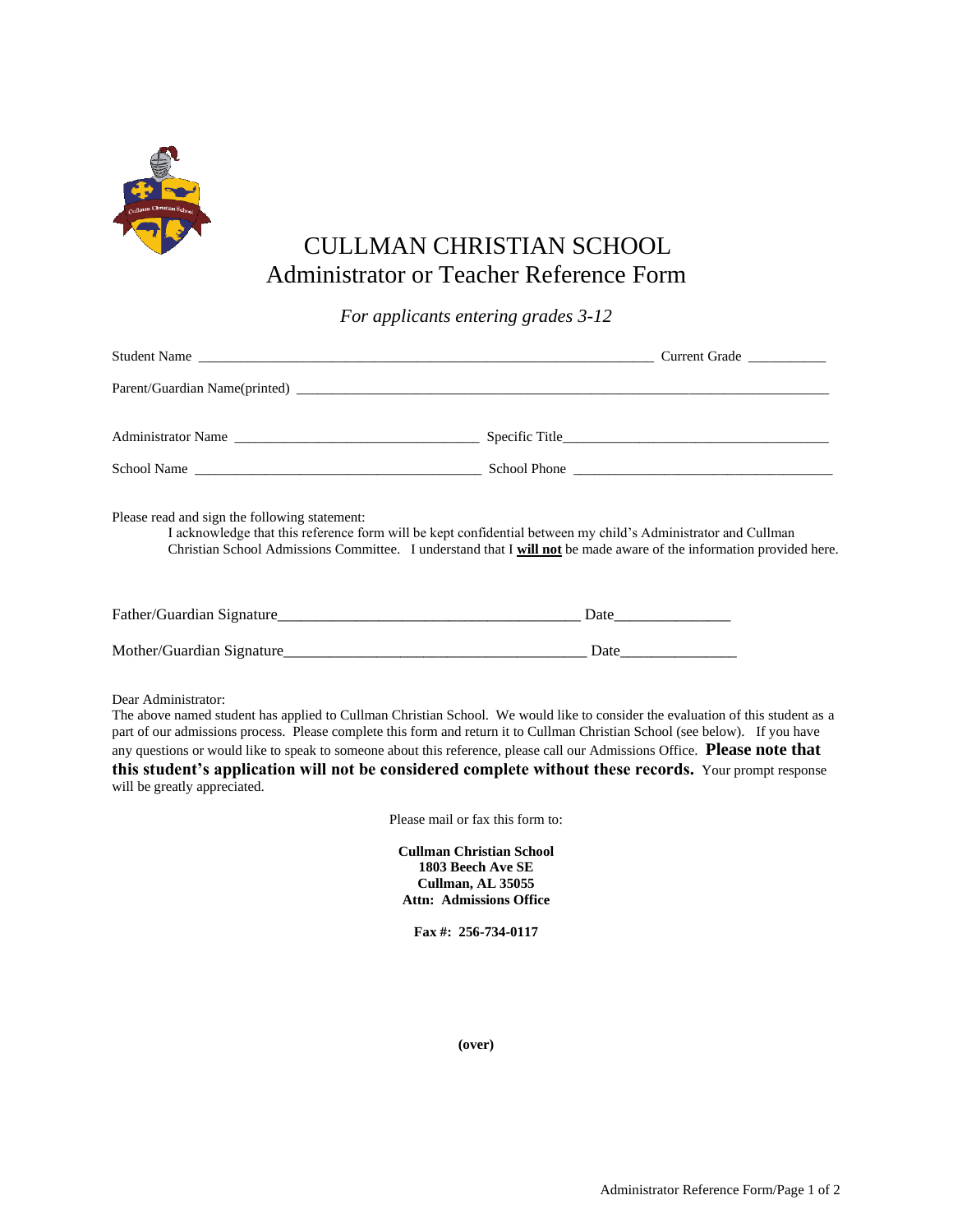| On what date did this student enter your school? ________________________________                                                                                                                                                                                                                                                      |                         |         |                    |                  |
|----------------------------------------------------------------------------------------------------------------------------------------------------------------------------------------------------------------------------------------------------------------------------------------------------------------------------------------|-------------------------|---------|--------------------|------------------|
|                                                                                                                                                                                                                                                                                                                                        |                         |         |                    |                  |
| Please circle the most appropriate response:                                                                                                                                                                                                                                                                                           | <b>Below</b><br>Average | Average | Above<br>Average   | Outstanding      |
| Academic potential                                                                                                                                                                                                                                                                                                                     | $\mathbf{1}$            | 2       | 3                  | 4                |
| Academic motivation                                                                                                                                                                                                                                                                                                                    | 1                       | 2       | 3                  | 4                |
| Attendance                                                                                                                                                                                                                                                                                                                             | 1                       | 2       | 3                  | 4                |
| Conduct                                                                                                                                                                                                                                                                                                                                | 1                       | 2       | 3                  | 4                |
| Respectfulness                                                                                                                                                                                                                                                                                                                         | 1                       | 2       | 3                  | 4                |
| Overall recommendation                                                                                                                                                                                                                                                                                                                 | $\mathbf{1}$            | 2       | 3                  | 4                |
| 1. How does this student relate with his/her peers and staff members in your school?                                                                                                                                                                                                                                                   |                         |         |                    |                  |
| 3. Has this student ever been referred to you for any disciplinary problems? If so, please explain.<br>4. Has this student ever been referred to you for evaluation by an educational psychologist or learning specialist?<br>5. Please provide any other information which you feel will be useful in our assessment of this student. |                         |         |                    |                  |
|                                                                                                                                                                                                                                                                                                                                        |                         |         |                    |                  |
| Please indicate your level of recommendation regarding this student's admission to our school:<br>Enthusiastically<br>$_{\text{Strong}}$                                                                                                                                                                                               | __Fairly Strong         |         | __With Reservation | Do Not Recommend |
| Administrator/Teacher Signature                                                                                                                                                                                                                                                                                                        |                         |         | Date               |                  |

*Thank you for taking your time to complete this reference form. We appreciate your input.*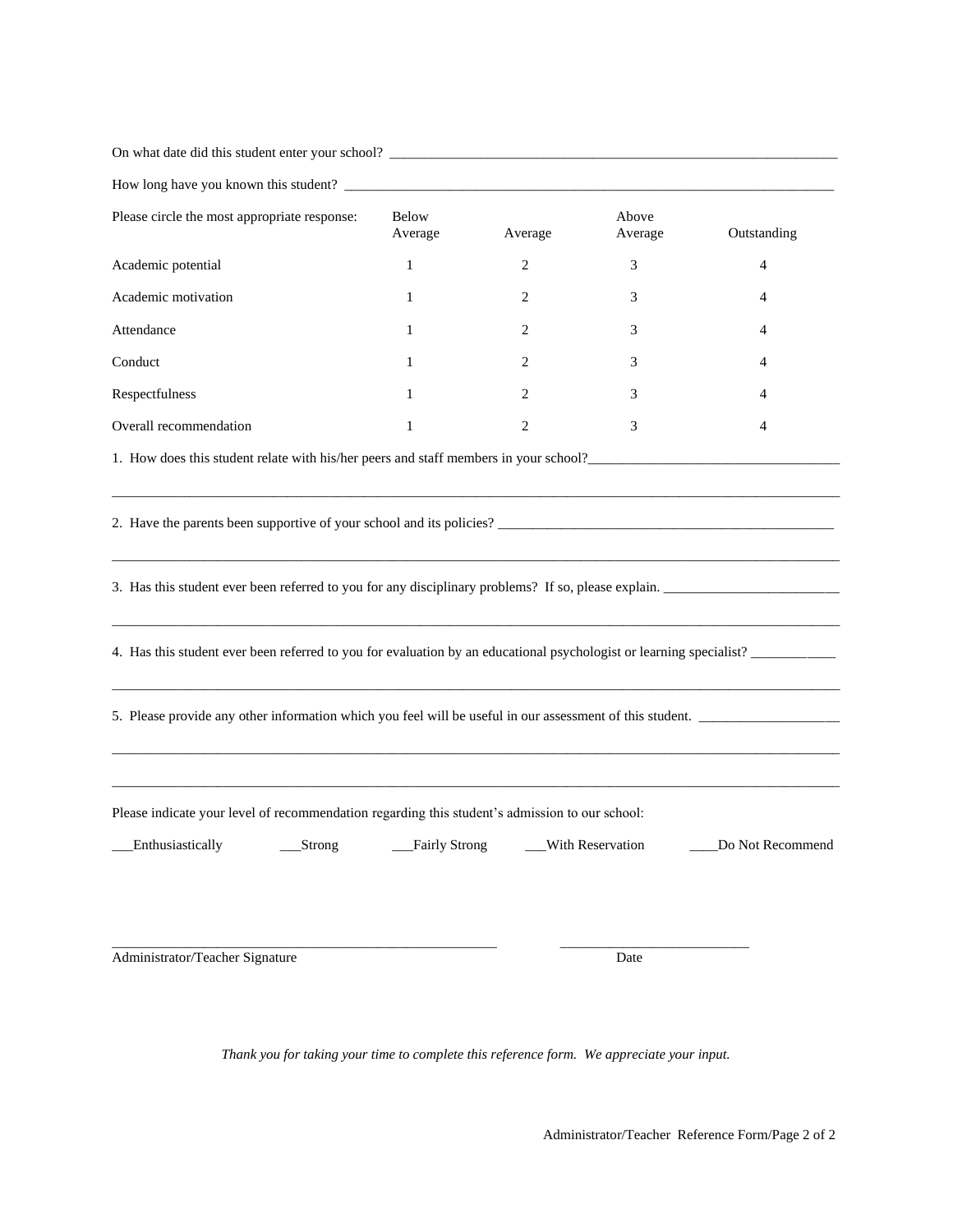

*This page is for you to keep since you will turn the other one in to the school.*

# CULLMAN CHRISTIAN SCHOOL Statement of Faith / Doctrinal Standards

*Parent/Guardian Copy*

*By signing this application, I indicate that I am personally in agreement with the Statement of Faith as listed below*:

1. We believe in the inspiration and authority of Scripture**.** The Bible is the written Word of God, without error and infallible, and the divine authority in all matters of faith and life.

2. We believe in one God who exists in three persons. God the Father, God the Son, and God the Holy Spirit are the same in substance, equal in power and glory.

3. We believe in the majesty and sovereignty of God. The personal Triune God of the Bible owns and controls all things according to the counsel of His will.

4. We believe that God created the universe out of nothing. God alone has existed from all eternity past and in His wisdom decided to create the universe using nothing which had pre-existed.

5. We believe that mankind was created by God. Man did not evolve from other species but was created by God. He was created with dignity in that he was made in God's image and created in humility in that his purpose was and still is to glorify God and to enjoy Him forever.

6. We believe in the fall of mankind into sin. The voluntary sin of Adam resulted in mankind's total depravity. Thus, all men are sinners and are not able to please God on their own merit or save themselves.

7. We believe in God's gracious plan of salvation. God in His mercy chose to provide a means of salvation for mankind through the substitutionary atonement of Christ. Jesus Christ died on a cross to save us from our sins and He is the only mediator between God and man.

8. We believe that God applies the salvation earned by Christ to us through the Holy Spirit. The Holy Spirit calls us to Himself, convincing us of our sin, and persuading and enabling us to receive Jesus Christ by faith.

9. We believe that we are justified and sanctified by faith in Jesus Christ alone.God declares sinners righteous through the perfect obedience of Christ and He then works His power in them, enabling them to progress in holiness through the Word and Spirit.

10. We believe in Second Coming of Jesus Christ to judge the world**.** Christ will bring all things to consummation at the judgment, taking His own to be with Him in the new heavens and new earth. All others will be cast into hell forever.

(over)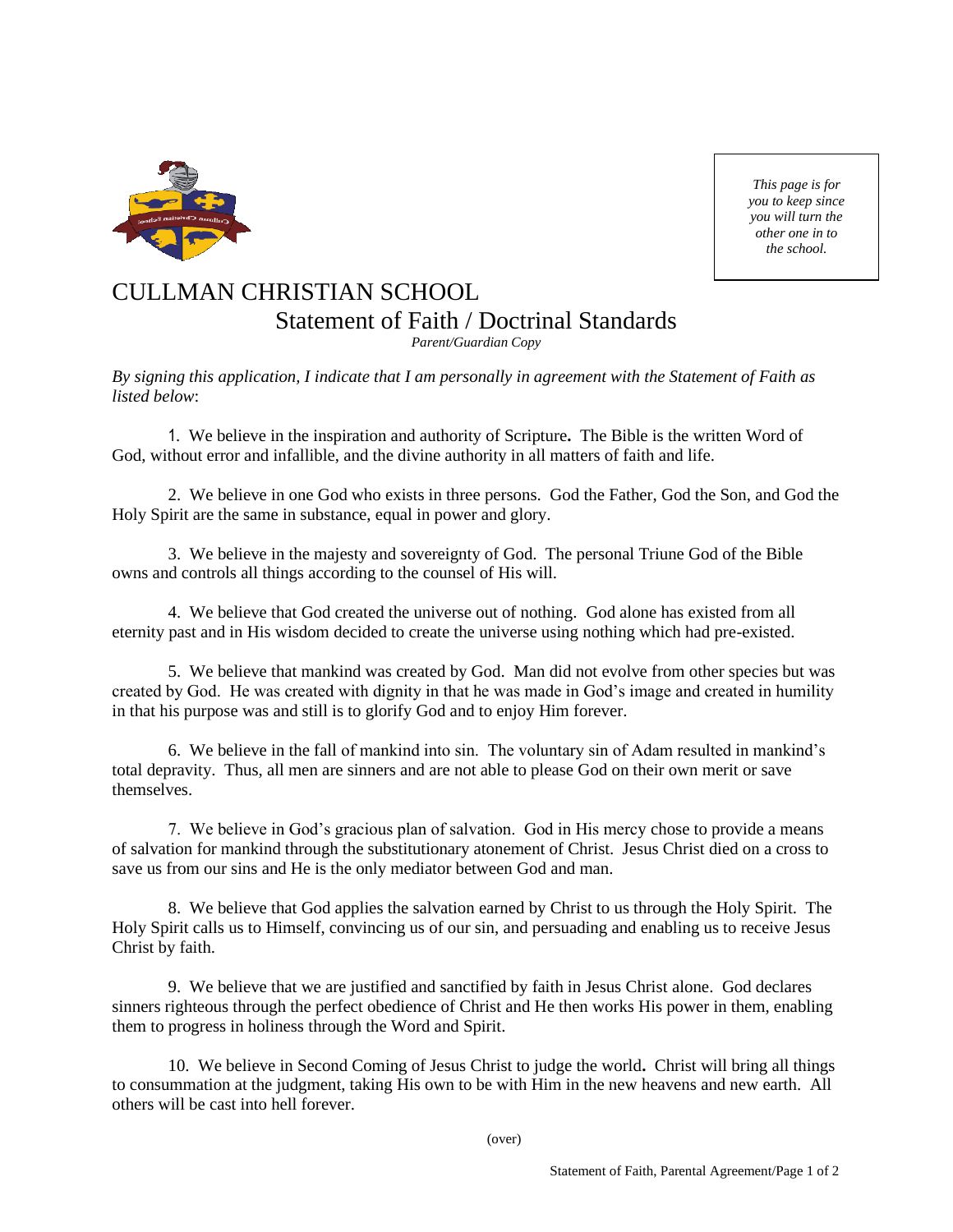#### **Family's Copy of PARENTAL ENROLLMENT AGREEMENT**

*Upon acceptance of this application, the following shall be agreed upon by the undersigned*:

- 1. I understand if my child is accepted to C.C.S., I will be expected to assume responsibility for my child's education by supervising assigned homework and keeping in regular contact with my child's teachers.
- 2. I will make all tuition payments in accordance with the tuition schedule published annually as well as any late fees or charges.
- 3. I will arrange for transportation to and from school.
- 4. I recognize that the C.C.S. staff instructs all students according to the moral, ethical, and spiritual teachings set forth in the bible which is viewed as the final, authoritative Word of God, infallible and inerrant.
- 5. I concur, that in cases of persistent misconduct, a parent/principal conference will be employed when lesser means of discipline prove ineffective.
- 6. I will see to it that my child complies with the spirit and letter of the Dress Code and Discipline Code as explained in the Student Handbook.
- 7. I will see to it that my child complies with the rules and policies set forth by the School Board of Directors as they apply to the operations of C.C.S. and are so administered by the School Headmaster.
- 8. I understand the School Headmaster reserves the right to dismiss my child if (s)he does not respect the standards or cooperate in the educational process at C.C.S.
	- Comply with the standards set forth by the school authorities
	- Demonstrate minimum academic achievement
	- Regularly and punctually attend classes
	- Show proper respect for those in authority
	- Show proper respect towards the things of God
- 9. I agree that the student named above will continue in C.C.S. for the entire school year subject to the terms of this agreement. (Exceptions: relocation or medical reasons.)
- 10. I have received a copy of the Cullman Christian School Student Handbook and will go over it with my child. My child will abide by all the rules and regulations contained in the Student Handbook.
- 11. I agree to pray for the school family teachers, staff, administrator, students, board of directors and families.
- 12. I agree to support the Christian education of our child/children by attending a Bible-believing church, and by providing a nurturing, Christian home life.
- 13. I agree to invest authority in the school to discipline our child as necessary with parental consent. This includes the right to dismiss our child if he or she does not respect the standard of conduct and the educational process adopted by the school.
- 14. I understand that assessments will be made to cover damage by our child/ren to school property (including breakage of windows, abuse of books, etc.)
- 15. I release Cullman Christian School, its employees, and representatives from any claim we may have resulting from any illness or injuries sustained by our child/ren while under school supervision whether at school or away from school premises. We further agree to hold harmless C.C.S., its employees, and representatives from any injury or damage which may be caused by our child/ren.

| Father/Guardian Signature | Date) |  |  |
|---------------------------|-------|--|--|
|                           |       |  |  |
| Mother/Guardian Signature | Date  |  |  |

*Cullman Christian School recruits and admits students of any race, color, or ethnic origin to all the rights, privileges, programs and activities. In addition, the school will not discriminate on the basis of race, color, or ethnic origin in administration of its educational programs and athletics/extra curricular activities. Furthermore, the school is not intended to be an alternative to court or administrative agency ordered, or public school district initiated, desegregation. Cullman Christian School will not discriminate on the basis of race, color, or ethnic origin in the hiring of its certified or non-certified personnel.*